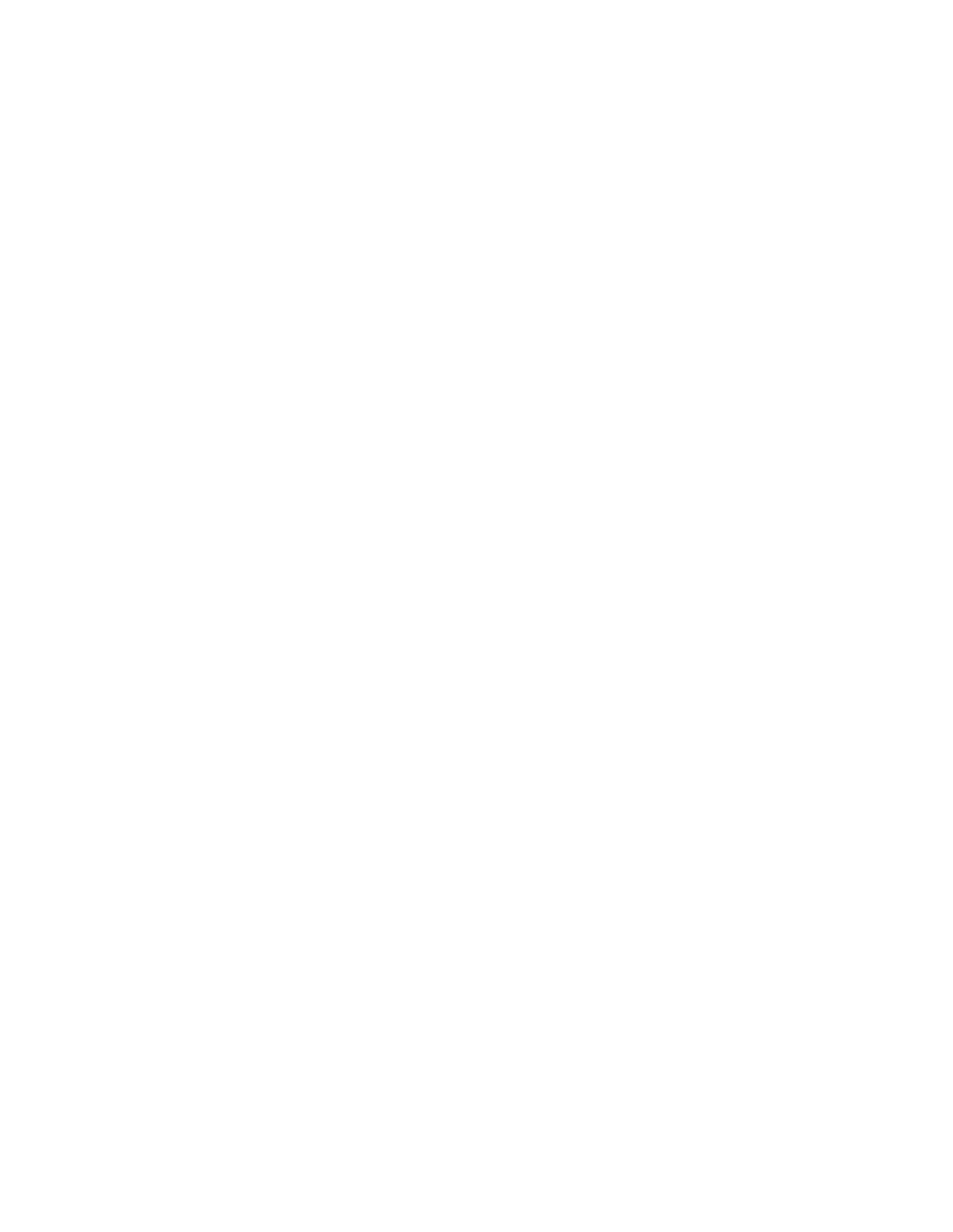## Significance of Contextual Information in PHONEME RECOGNITION

Joel Pinto S.R.M. Prasanna B. Yegnanarayana Hynek Hermansky

MARCH 2007

soumis à publication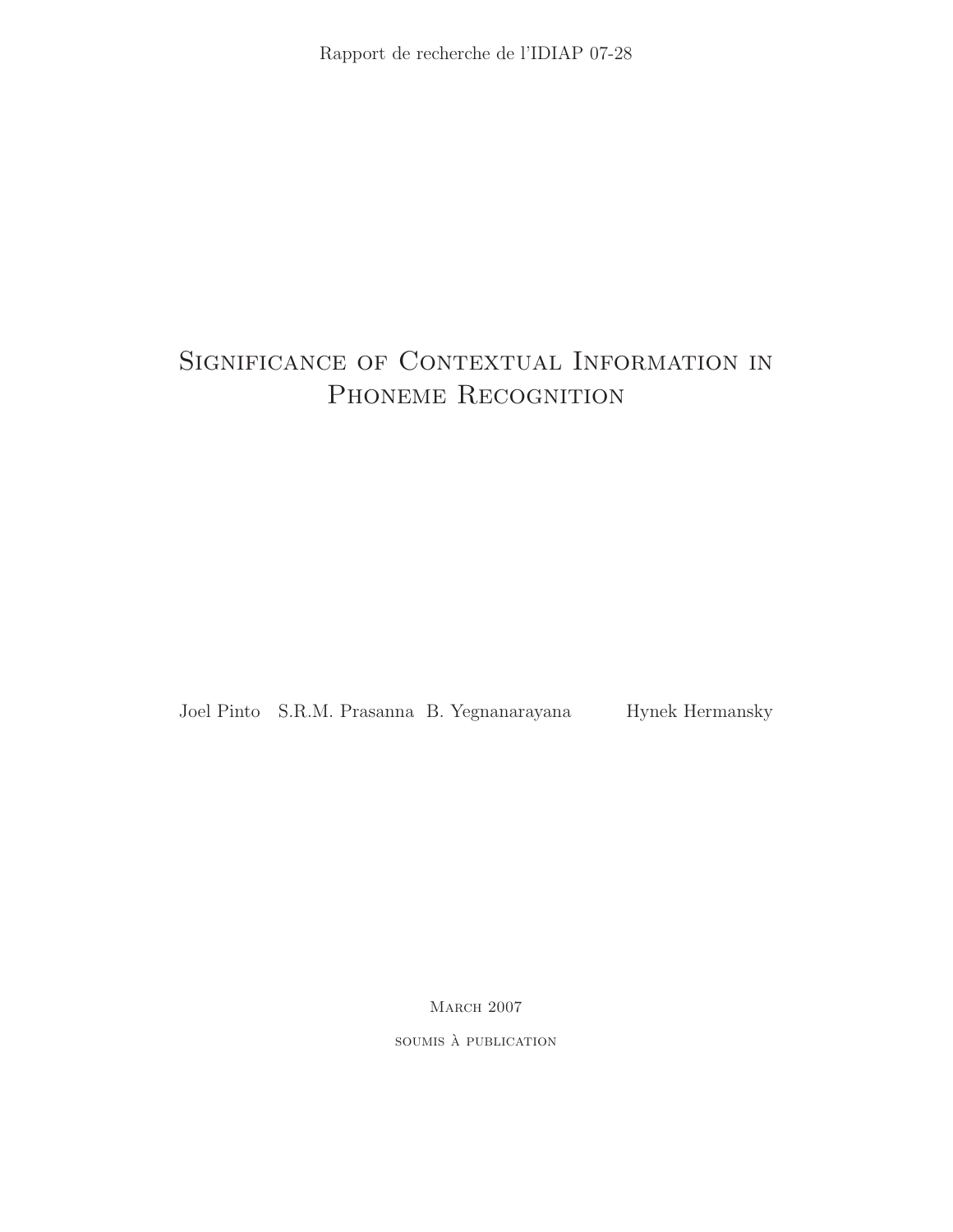n this paper, we investigate the significance of contextual information at various stages in the development of a phoneme recognition system using an artificial neural network. A phoneme is treated as made up of three sub-phonemic states representing left contextual information, right contextual information and the steady state of the phoneme. Contextual information is probed at the level of sequence of feature vectors and at the output of the multi layered perceptron. By a series of incremental improvements, we obtain a phoneme recognition accuracy of 73.4% on TIMIT database using a reduced phoneme set of 39 phonemes.

## 1 Introduction

Phoneme recognition refers to identifying the sequence of phonemes present in a given speech signal. Phoneme recognition can be useful in applications like spoken document retrieval, named entity extraction, out-of-vocabulary (OOV) detection and language identification. In spoken document retrieval and named entity extraction, phoneme recognition is used to index speech as a compact and easy-to-search form. Phoneme sequence obtained by phoneme recognition can be compared against those obtained as by-product in a conventional automatic speech recognition (ASR) for OOV detection. Also, phoneme recognition can be used for extracting phonotactic information in speech for language identification. Therefore, a good phoneme recognition has direct impact on the performance of the aforementioned applications. Hence, there is increased interest in speech research community to develop a phoneme recognition systems with accuracy as high as possible [1][2].

Phoneme recognition is evaluated by comparing the recognised phonemes to labeled reference phoneme sequence. The estimated accuracy of a phoneme recognizer depends on several factors including : (a) accuracy of labeling, (b) accuracy of pronunciation, (c) representation of speech in terms of features, (d) models used for classification, and (e) exploiting the knowledge at various levels like production, acoustic-phonetic and linguistic levels. By careful consideration to several of these factors, a phoneme accuracy of about 75% is realized on TIMIT database with reduced phoneme set of 39 phonemes [1].

It is less likely to achieve any significantly higher accuracy over the currently available systems by addressing any single issue. Our work aims at exploring aspects for phoneme recognition which may compliment the existing systems. It may be possible for careful integration of some of our research findings to the existing systems to further improve the accuracy. In this direction, we try to investigate the contextual information at various levels in a phoneme recognizer to achieve small incremental improvement in the recognition accuracy.

The objective of this study is to show that by exploiting the contextual information in a systematic way, it is indeed possible to get additional improvement in the phoneme recognition, which in turn may help to improve the accuracy of the speech recognizer. We study the effect of contextual information using a basic hidden Markov model - artificial neural network (HMM-ANN) phoneme recognition system [3]. The phoneme recognizer consists of perceptual linear prediction (PLP) coefficients for representation, multilayered perceptron (MLP) for estimating the phoneme posterior probabilities and Viterbi decoder for finding the phoneme sequence. The contextual information refers to the knowledge at three levels (a) sequence of feature vectors, (b) sequence of phoneme posterior probabilities, and (c) sequence of phonemes level.

Hand labeled TIMIT database with a reduced phoneme set of 39 classes is used for this study. The rest of the paper is organized as follows : The database, feature extraction, hybrid phoneme recognizer and the baseline results are discussed in Section 2. The experimental studies related to the proposed contextual information are discussed in Section 3. Section 4 provides a summary and directions for future work.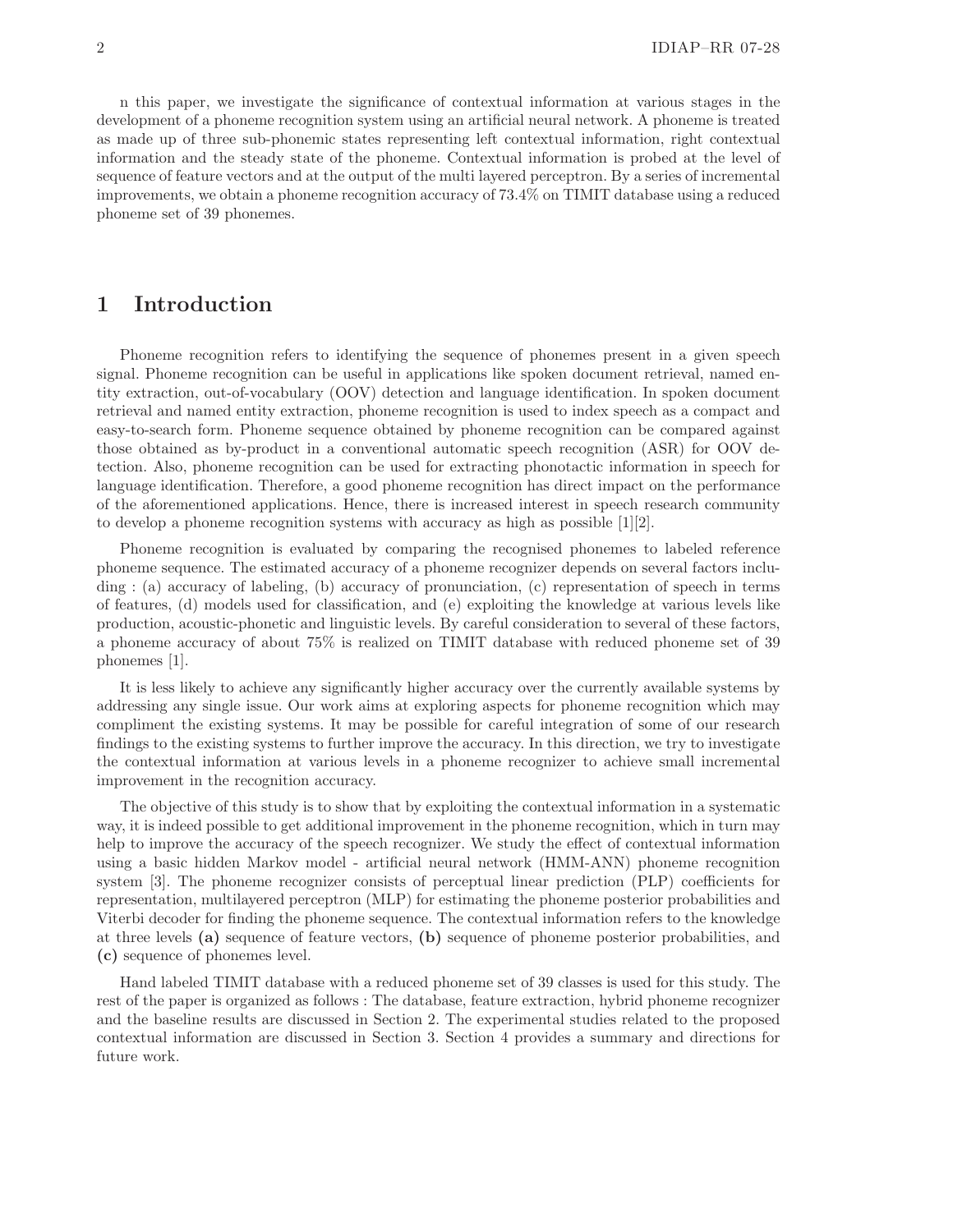### 2 Basic Phoneme Recognizer

In this section we discuss the HMM-ANN approach to phoneme recognition. The experimental details and the results for a basic phoneme recognition system are also described briefly.

#### 2.1 Hybrid HMM-ANN



FIG. 1 – Block diagram of hybrid HMM-ANN phoneme recognition system.  $x_1^T$  is the feature vector,  $P(q_t =$  $i|x_{t-w}^{t+w}|$  is the posterior probability, and  $q_1, q_2 \ldots q_K$  are the phonemes decoded.

The hybrid HMM-ANN [3] phoneme recognition system consists of two blocks as shown in Fig. 1. In the first block, a multilayerd perceptron is used to estimate the posterior probabilites of phonemes using sufficiently long temporal context of feature vectors. Neural network classifiers estimate the Bayesian a posteriori probability provided that, the network is complex enough, trained on sufficient training data, and the classes are taken with the correct a priori probabilities. The proof for this can be found in [4]. In the second block, these posterior probabilities are taken as emission probabilites in the states of the phoneme HMM, and Viterbi algorithm is applied to find the best phoneme sequence. In all the experiments, the transition matrix is fixed with equal self and next state transition probabilities.

#### 2.2 Experimental Details

Experiments were performed on TIMIT database [5]. The dialect sentences ('sa') were excluded from the training and test data. The training data consists of 3000 utterances from 375 speakers, cross-validation data set consists of 696 utterances from 87 speakers and the test data set consists of 1344 utterances from 168 speakers.

The TIMIT database is hand-labeled using 61 labels. These are mapped to a reduced set of 39 labels as explained in [6], except in the way the closures are handled. In our case, when a closure occurs before its own burst, the closure and the burst are merged (e.g. 'tcl t'  $\rightarrow$  't'). On the other hand, if a closure precedes any phoneme other than its own burst, the closure is mapped to its burst  $(e.g. \text{`pol } t' \rightarrow \text{`p } t'.).$ 

The speech signal is processed in blocks of 25 ms with a shift of 10 ms to extract 13 perceptual linear prediction (PLP) cepstral [7] coefficients every frame. The resulting features after cepstral mean/variance normalization are appended to its delta and delta-delta derivative to obtain a 39 dimensional feature vector for every 10 ms of speech. In the experimental studies, a three layered MLP is used to estimate the phoneme posterior probabilities. The network is trained using the standard back propagation algorithm with cross entropy error criteria. The learning rate and stopping criterion depends on the frame classification rate on the cross validation data.

The performance of phoneme recognition is measured in terms of phoneme accuracy (100 - PER, where PER is the phoneme error rate). Phoneme insertion penalty is the only free parameter in the recognition system. The optimal phoneme insertion penalty is that which gives best accuracy on the cross-validation data. The silence class is not considered for evaluation and accuracy is reported for the remaining of the 38 phonemes. The hybrid decoding toolkit in [8] was used.

#### 2.3 Baseline Results

For the basic system, the MLP trained to estimate the phoneme posterior probability consists of 1000 hidden neurons, and 39 output neurons representing the output phoneme classes. The feature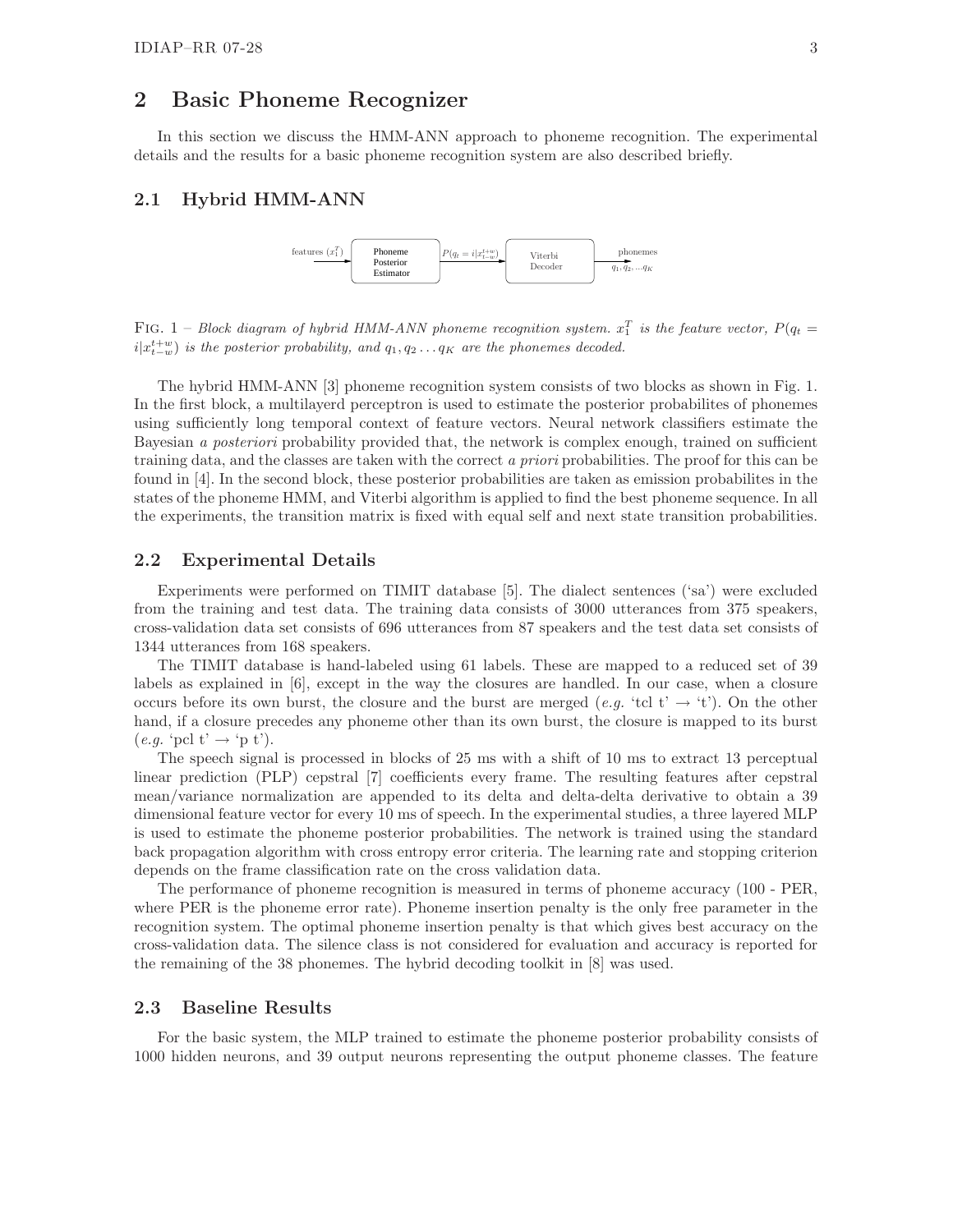vector presented at the input of MLP consists of a window of certain number of frames to capture the trajectory of features in the feature space.

The accuracy of phoneme recognition for a basic system is shown in Table. 1 for different values of window duration. A window size of nine frames corresponding to 90 ms seems to give the best phoneme recognition accuracy. It is clear from the table that most of the improvement is obtained by going from no-context to a context of 30 ms. The context at this stage is only to address the fact that MLP does a record (not sequence) based classification, and feature vectors bear sequential information. Some of the ways to exploit the actual contextual information is given in Section. 3.

| Context | Phoneme  | Context | Phoneme  |
|---------|----------|---------|----------|
| Frames  | Accuracy | Frames  | Accuracy |
|         | 61.92    |         | 68.12    |
|         | 66.79    | 11      | 68.12    |
|         | 67.27    | 13      | 68.02    |
|         | 67.92    | 15      | 67.61    |

TAB.  $1 - Accuracy$  of phoneme recognition for different feature level context frames presented at the input of the MLP. One frame corresponds to 10 ms of time duration.

## 3 Contextual Information for Phoneme Recognition

Human speech production is a continuous process, where, depending on the linguistic message to be communicated, the articulators  $(e.g.$  lips, tongue, vocal chord etc.) are appropriately moved to produce a sequence of information bearing sounds. However, due to the inherent inertia in the production mechanism, any sound in this sequence is influenced by its neighbouring context. This effect is known as coarticulation. In addition to coarticulation, there is a contextual information at the linguistic level arising due to the distribution of phoneme sequences in a language.

#### 3.1 Context Modeling (hand-labeled data)

Due to contextual effect, the phoneme has an initial segment which depends on its left context, a center part corresponding to the phoneme, and a right context which depends on the following phoneme. One way to exploit this contextual information is to model the left, middle and right parts of the phonemes using three separate MLP classifiers. For this, each phoneme is divided equally into three parts using the hand labeled phoneme segmentation. For training the left MLP classifier, only the frames belonging to the left part of the phoneme are used. Similarly, the right and middle MLP classifiers are trained independently.

To validate this hypothesis, we plot the cumulative distribution function  $(CDF)^1$  of the posterior probability of a phoneme  $(e.g. 'uw')$  obtained from the middle MLP classifier in two conditions : (i) when actually the phoneme 'uw' is uttered as shown in Fig. 2a and (ii) any other phoneme is uttered as shown in Fig. 2b. In the ideal case, the posterior value should be unity when phoneme 'uw' is uttered and zero otherwise. The corresponding CDF is also shown in both the figures. It is clear from the figure that by independent modeling, we get a CDF slightly closer to the ideal case than by a single model for the whole phoneme. Only frames corresponding to middle part of the phonemes are considered while estimating the CDF in order to avoid any errors due to wrong labeling at the phoneme boundary.

<sup>&</sup>lt;sup>1</sup>We choose to plot CDF over the probability density function (PDF) as both its x and y axis are between zero and one.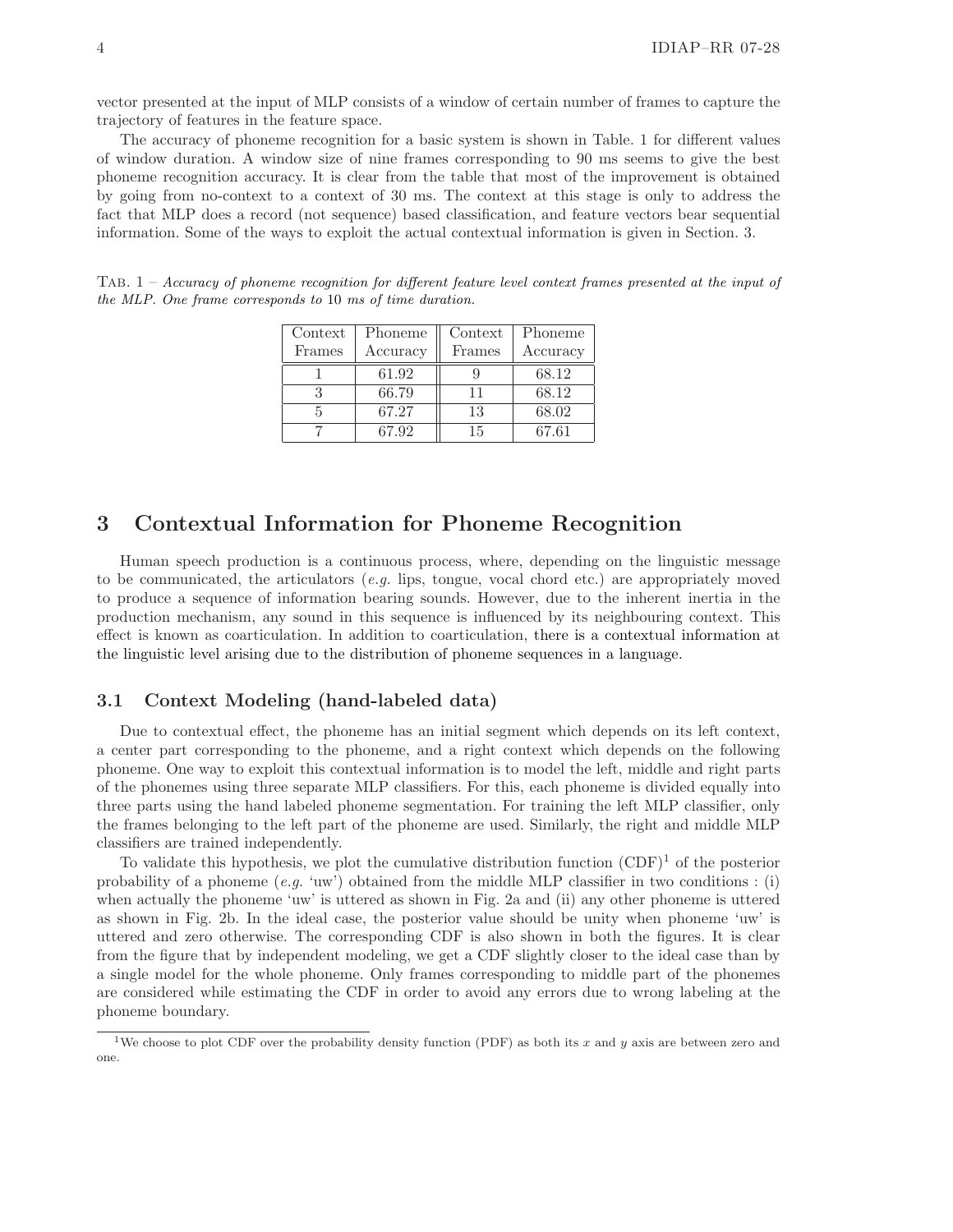

FIG.  $2a$  – CDF for the posterior probability of phoneme 'uw' when the uttered phoneme is 'uw'.



FIG.  $2b$  – CDF for the posterior probability of phoneme 'uw' when other phonemes are uttered.

In the above approach, the sub-phonemic classes are not discriminated against. Another approach would be to train a single classifier with all the sub-phonemic classes as output neurons [1]. In this case, the MLP classifier learns to discriminate between the sub-phonemic classes, also refered to as phoneme states.

The posteriors obtained from the context modeling are taken as the emission likelihoods in the HMM states of the respective phoneme model, and Viterbi algorithm is applied to get the phoneme sequence. Table. 2a shows the recognition accuracy obtained for independent sub-phoneme modeling (three MLP case) and a single MLP modeling. The accuracy in both these cases is better than that obtained in the basic system.

Tab. 2a – Phoneme recognition accuracy for context modeling with uniform segmentation. Decoding with three state HMM.

| Classifier                 | $Accuracy(\%)$ |  |
|----------------------------|----------------|--|
| one MLP with 117 classes   | 69.87          |  |
| three MLPs each 39 classes | 70.13          |  |

Tab. 2b – Phoneme recognition accuracy for context modeling after forced alignment. Decoding with three state HMM.

| Classifier                 | $Accuracy(\%)$ |  |
|----------------------------|----------------|--|
| one MLP with 117 classes   | 71.67          |  |
| three MLPs each 39 classes | 69.70          |  |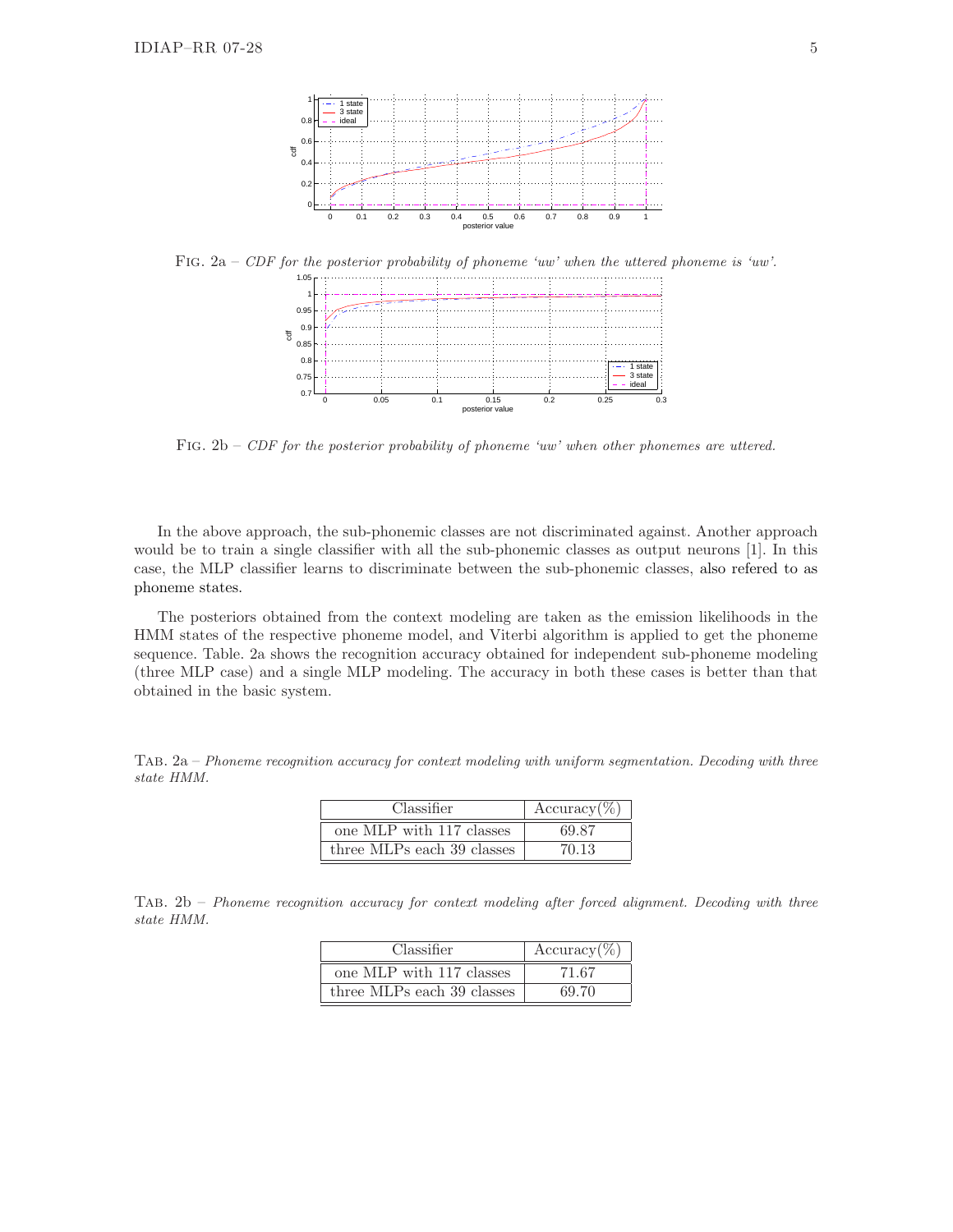#### 3.2 Context Modeling (force aligned labels)

While modeling the context in Section. 3.1, it was assumed that the models representing the context within a phoneme captures the true information of the context even when each phoneme is divided equally into three parts. One can obtain a more accurate state segmentation by force aligning the true phoneme sequence using the posteriors obtained by hand-labeled data. The aligned labels are then used to re-train the MLP classifier. The phoneme recognition accuracy for the forced aligned case is given in Table. 2b. It can be seen that single MLP estimating the state posteriors gives an improved accuracy when trained on force-aligned labels. On the other hand, independently trained network does not show any improvement. This is because in the case of independent training, the sub-phonemic classes are not discriminated against each other and hence they are insensitive to the exact boundaries. However, in the case of single MLP case, this helps the separability among the classes.

#### 3.3 Context Modeling at the posterior level

In Sections 3.1 and 3.2, the posteriors obtained by context modeling are taken as state emission probabilities in the hybrid decoding framework. Even though this yields better accuracy compared to the basic system, information can still be contained in the trajectories of the state posteriors. This can be captured by training an MLP to estimate the phoneme posterior probability given the state posterior trajectories.

The 117 state posteriors obtained from the network trained to discriminate the sub-phonemic classes are presented to another MLP classifier with 3000 hidden neurons and 39 output phoneme classes. If n frames of context is taken, the input MLP layer will have  $n \times 117$  neurons. Table 3 shows phoneme recognition accuracy for various values of n. The posterior probability obtained from this merging classifier gives a recognition accuracy of 73.4% compared to 68.12% from the basic system.

| context | phoneme  | context | phoneme  |
|---------|----------|---------|----------|
| frames  | accuracy | frames  | accuracy |
|         | 69.64    | 15      | 72.70    |
| 3       | 69.69    | 17      | 72.77    |
| 5       | 70.28    | 19      | 73.21    |
| 7       | 70.82    | 21      | 72.29    |
| 9       | 71.34    | 23      | 73.42    |
| 11      | 71.69    | 25      | 73.42    |
| 13      | 72.42    |         |          |

Tab. 3 – Recognition accuracy for different values of the context at the phoneme posterior level. A frame corresponds to 10 ms of time interval.

## 4 Discussion and Conclusions

The context present in the speech signal may be viewed at different levels such as : (a) Production Level - Context arising due to the inertia of the articulators. Speech information characterizing a particular sound extends beyond its boundary to the neighbouring sounds. (b) Linguistic Level - Context arising due to the linguistic sequence produced to convey the information. This captures the phonotactic information (c) Semantic Level - Context arising due to meaning in the spoken message. Human speech recognition can seemlessely integrate the different contextual information to understand the linguistic message. In the case of automatic speech recognition, while semantic context is never exploited, there have been attempts to exploit production and linguistic contests.